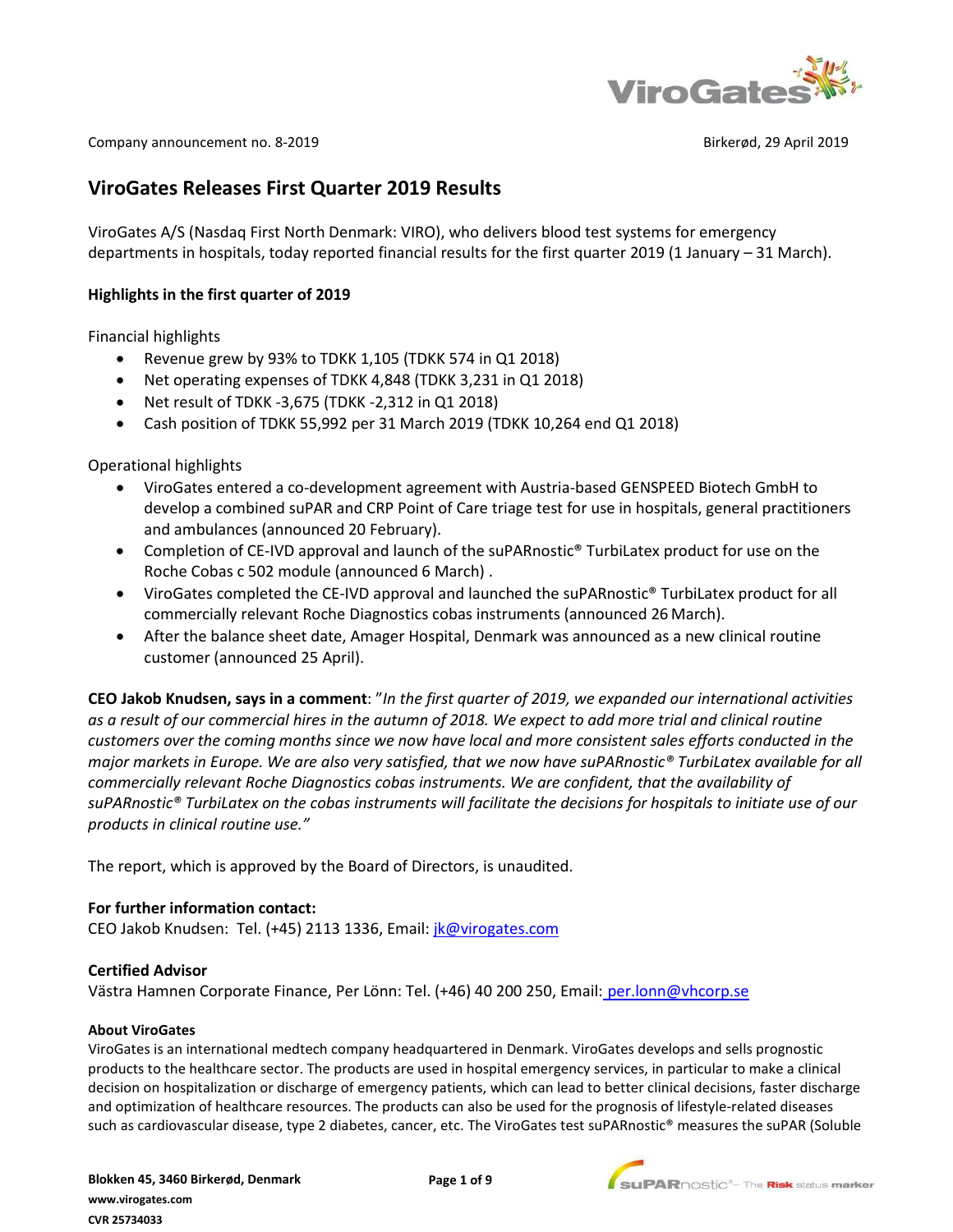

urokinase Plasminogen Activator Receptor) protein in the bloodstream, and with the suPARnostic® Quick Triage test, hospital staff will get answers in just 20 minutes. The prognostic value of suPARnostic® is validated by more than 500 clinical trials and studies which included more than 350,000 blood samples.

# **OPERATIONAL REVIEW**

During the first quarter of 2019, sales representatives in Germany, Spain and France commenced activities in the market. The sales representatives were hired as planned during a process initiated in the early autumn 2018. ViroGates now have own sales representation in the Nordic markets, Germany, Spain and France.

ViroGates entered a co-development agreement with Austria-based GENSPEED Biotech GmbH to develop a combined suPAR and CRP Point of Care triage test. The aim is to expand the market for using suPARnostic® testing to new segments such as general practitioners and ambulances. The new product will potentially also expand use in the hospitals since it will use finger-prick capillary blood as opposed to a venous (traditional) blood sample. This will enable triage nurses to use the product earlier in the triage phase than currently possible. The sales and marketing rights for the new products will remain exclusively with ViroGates and the co-development partner GENSPEED Biotech GmbH will manufacture the product.

ViroGates launched the suPARnostic® TurbiLatex product for all commercially relevant Roche Diagnostics cobas instruments. Immuno-chemical analysers such as the Roche cobas product line are the dominant instruments used for blood samples analysed in the hospital setting and Roche Diagnostics have more than 20,000 cobas instruments placed worldwide. Roche Diagnostics is the market leader in Europe within this business segment.

By the end of the quarter, 29 hospitals in 8 different European markets were using suPARnostic® products for evaluation of implementation in clinical routine use. Several hospitals have finalised their trials and have moved on to internal evaluations of the progression into clinical routine use.

After the balance sheet date, ViroGates announced in April, that Amager Hospital, Denmark has entered an agreement with ViroGates as paying customer for the use of suPARnostic® TurbiLatex in clinical routine practice for the triage and severity assessment of acute clinical patients. The hospital is run by the Capital Region and treats approximately 50,000 patients annually of which approximately 16,000 are admitted for hospitalisation.

### **FINANCIAL REVIEW**

*(Unless otherwise stated, financials are Q1 2019 numbers. Comparative figures for the corresponding period of 2018 are shown in brackets)*

#### **Revenue**

Revenue increased to TDKK 1,105 (TDKK 574). Revenue in the first quarter of 2019 derived primarily from large orders from one major customer in Denmark.

#### **Expenses**

Total operating expenses amounted to TDKK 4,848 (TDKK 3,231). The increase was due to increased costs from sales activities of TDKK 417 and an increase in staff cost of TDKK 1,162 from hiring of new employees.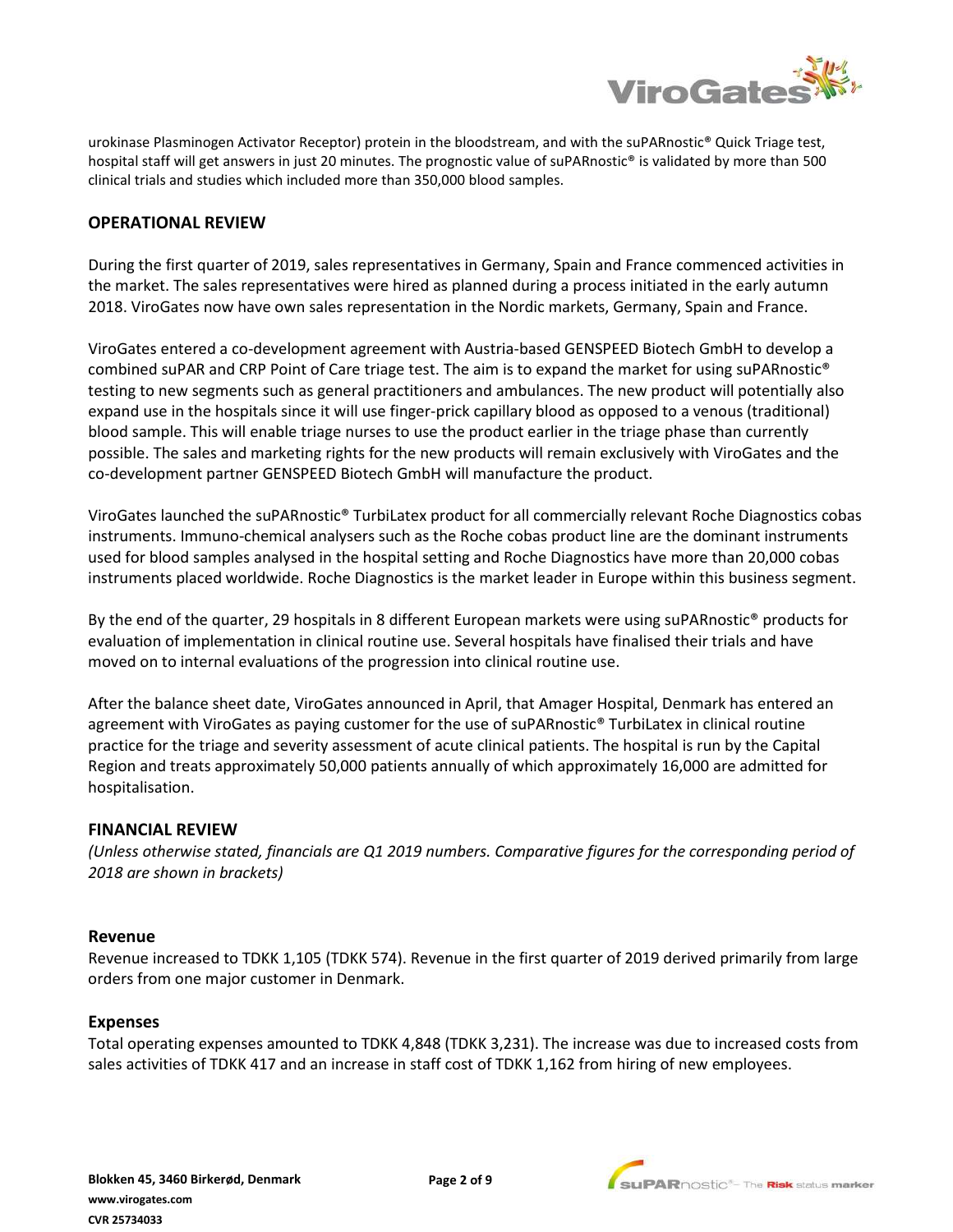

## **Profit & loss**

Operating loss came to TDKK -3,864 (TDKK -2,748). Net financial items amounted to TDKK 81 (TDKK 216 primarily interest on the convertible loan). Loss before tax was TDKK -3,945 (TDKK -2,964). Net loss amounted to TDKK -3,675 (TDKK -2,312). Earnings per share (EPS) was DKK -1,21 against an EPS of DKK -1,05 in the first quarter of 2018.

### **Cash flow and investments**

Total cash flow amounted to TDKK -4,091 (TDKK +8,798). Cash flow from operating activities amounted to TDKK -4,089 (TDKK -2,093). The outflow in the quarter was mainly due to the change in net working capital, which included increase in sales activities, hereunder new sales personnel. Investments in equipment amounted to TDKK 0,0 (TDKK 0,0). Cash flow from financing activities amounted to TDKK -0,0 (TDKK 10,893 convertible loans).

### **Equity and net cash**

As of 31 March 2019, equity was TDKK 57,336 (TDKK 685). On 31 March 2019 net cash amounted to TDKK 55,992 (TDKK 10,264).

### **Numbers of shares**

At 31 March 2019 the total number of outstanding shares in ViroGates A/S was 3,034,347 (2,210,172).

| Shareholder                         | Number of shares Percent of capital |         |
|-------------------------------------|-------------------------------------|---------|
| N. P. LOUIS-HANSEN APS.             | 735,919                             | 24.25%  |
| <b>KIM GINNERUP APS</b>             | 325,965                             | 10.74%  |
| 4AM APS                             | 325,965                             | 10.74%  |
| THE WAY FORWARD APS                 | 180,063                             | 5.93%   |
| Avanza Bank                         | 161,099                             | 5.31%   |
| JEO Holding ApS                     | 156,008                             | 5.14%   |
| <b>Others</b>                       | 1,149,328                           | 37,89%  |
|                                     |                                     |         |
| <b>Total no. shares outstanding</b> | 3,034,347                           | 100.00% |

### **Largest shareholders as of 31 March 2019**

| <b>Financial calendar</b> |                 |
|---------------------------|-----------------|
| H <sub>1</sub> report     | 21 August 2019  |
| Q3 report                 | 28 October 2019 |

#### **Forward-looking statements**

Prospects about the future reflect ViroGates' current expectations for future events and results. The statements are by nature inherent in risks, uncertainties and other matters that are difficult to predict or out of control. The actual results may therefore differ from the expectations expressed.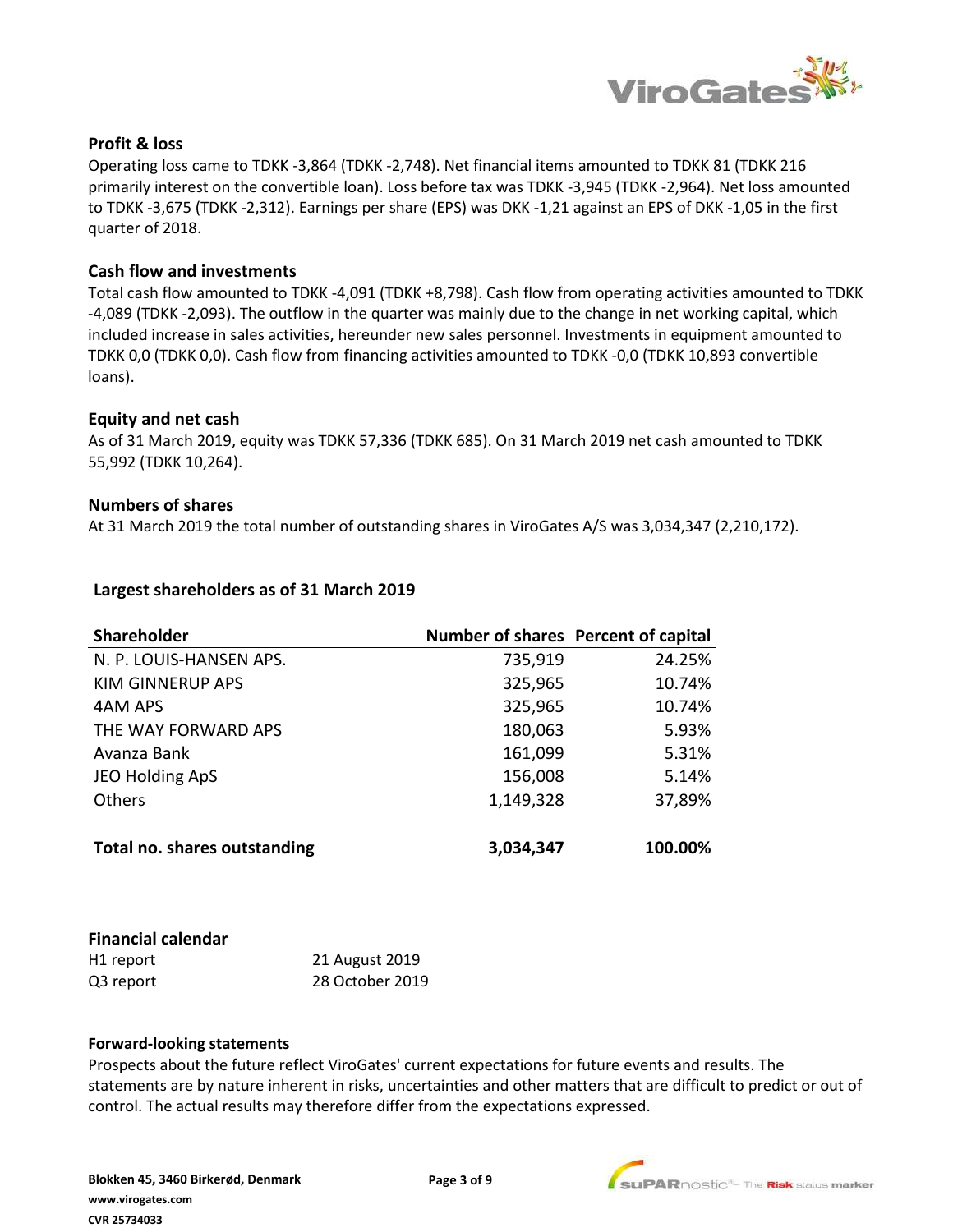| <b>INCOME STATEMENT</b>                               |                | Q1 2019               | Q1 2018                 | 2018                       |
|-------------------------------------------------------|----------------|-----------------------|-------------------------|----------------------------|
|                                                       | <b>Note</b>    |                       |                         |                            |
| <b>NET REVENUE</b>                                    |                | 1,105,039             | 573,638                 | 3,315,563                  |
| Cost of sales<br>Other external expenses              | $\overline{7}$ | -89,803<br>-2,542,443 | -63,847<br>$-2,083,486$ | $-312,488$<br>$-9,624,711$ |
| <b>GROSS PROFIT/LOSS</b>                              |                | -1,527,207            | -1,573,695              | $-6,621,636$               |
| Staff costs<br>Depreciation, amortisation, impairment | $\mathbf{1}$   | -2,305,361<br>-31,250 | -1,143,025<br>$-31,250$ | $-5,857,612$<br>$-124,999$ |
| <b>OPERATING PROFIT/LOSS</b>                          |                | -3,863,819            | -2,747,970              | $-12,604,246$              |
| Other financial income<br>Other financial expenses    |                | 188<br>$-81,155$      | 1,816<br>$-217,982$     | 9,236<br>$-823,327$        |
| <b>PROFIT/LOSS BEFORE EXTRAORDINARY POSTS</b>         |                | $-3,944,786$          | -2,964,136              | $-13,418,337$              |
| Extraordinary posts                                   |                | 0                     | 0                       | $-5,498,125$               |
| <b>PROFIT/LOSS BEFORE TAX</b>                         |                | $-3,944,786$          | $-2,964,136$            | $-18,916,462$              |
| Tax on profit/loss for the year                       | $\overline{2}$ | 270,000               | 652,110                 | 1,930,250                  |
| <b>PROFIT/LOSS FOR THE YEAR</b>                       |                | -3,674,785            | $-2,312,026$            | $-16,986,212$              |
| PROPOSED DISTRIBUTION OF PROFIT/LOSS                  |                |                       |                         |                            |
| Retained profit                                       |                | -3,674,785            | $-2,312,026$            | $-16,986,212$              |
| <b>TOTAL</b>                                          |                | -3,674,785            | -2,312,026              | $-16,986,212$              |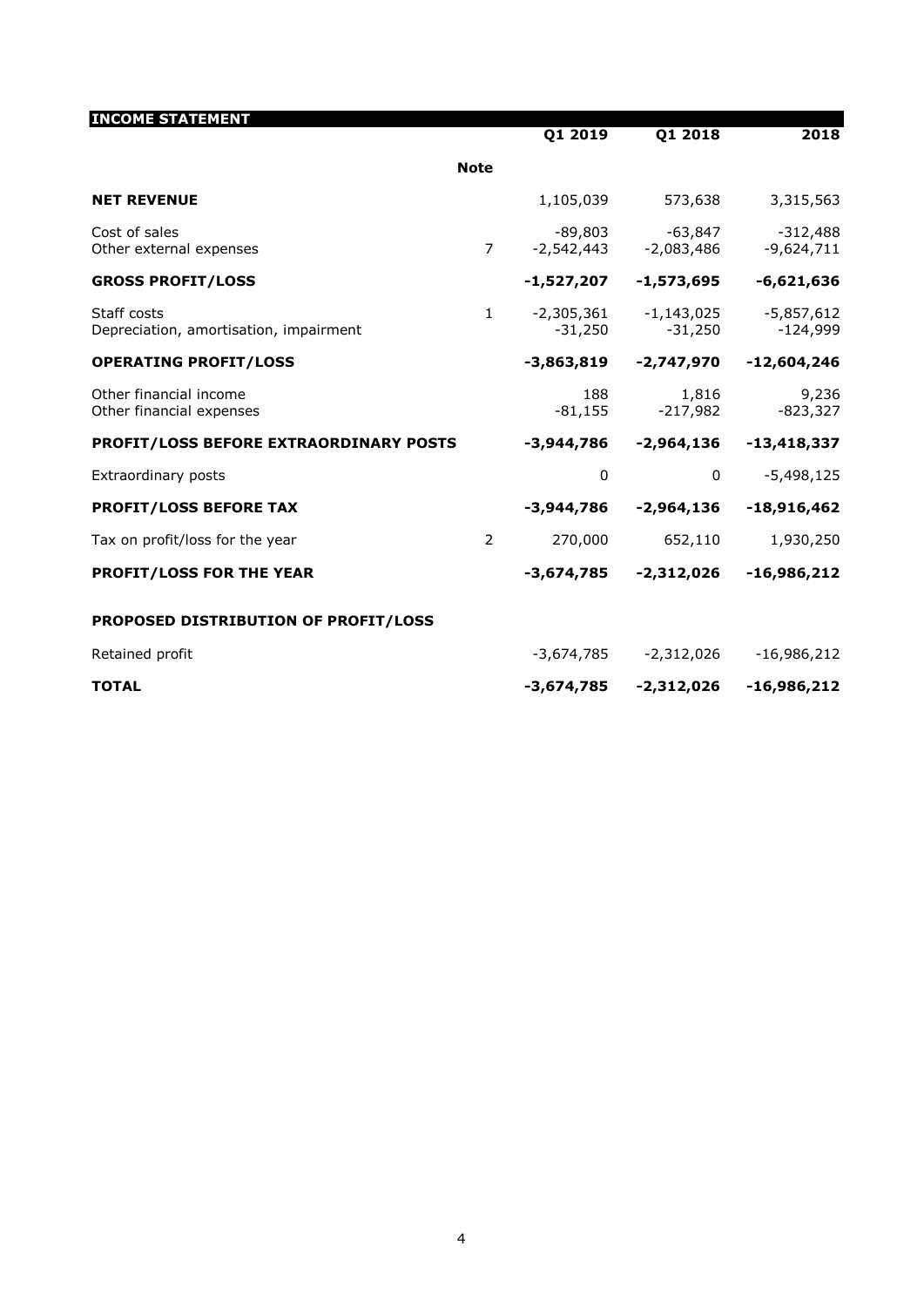| <b>BALANCE SHEET</b>                                                                                                           |             |                                                        |                                                        |                                                       |
|--------------------------------------------------------------------------------------------------------------------------------|-------------|--------------------------------------------------------|--------------------------------------------------------|-------------------------------------------------------|
|                                                                                                                                |             | Q1 2019                                                | Q1 2018                                                | 2018                                                  |
| <b>ASSETS</b>                                                                                                                  | <b>Note</b> |                                                        |                                                        |                                                       |
| Other plant, machinery, tools and equipment<br><b>Tangible fixed assets</b>                                                    | 3           | 86,250<br>86,250                                       | 211,249<br>211,249                                     | 117,500<br>117,500                                    |
| Rent deposit and other receivables<br><b>Fixed asset investments</b>                                                           | 4           | 112,154<br>112,154                                     | 110,212<br>110,212                                     | 109,857<br>109,857                                    |
| <b>FIXED ASSETS</b>                                                                                                            |             | 198,404                                                | 321,461                                                | 227,357                                               |
| Finished goods and goods for resale<br><b>Inventories</b>                                                                      |             | 578,164<br>578,164                                     | 601,072<br>601,072                                     | 693,868<br>693,868                                    |
| Trade receivables<br>Other receivables<br>Receivables, corporation tax<br>Prepayments and accrued income<br><b>Receivables</b> |             | 751,524<br>57,816<br>2,200,251<br>356,554<br>3,366,146 | 432,582<br>29,140<br>2,362,316<br>173,342<br>2,997,379 | 430,546<br>23,886<br>1,930,250<br>33,765<br>2,418,447 |
| Cash and cash equivalents                                                                                                      |             | 55,991,899                                             | 10,264,302                                             | 60,083,501                                            |
| <b>CURRENT ASSETS</b>                                                                                                          |             | 59,936,209                                             | 13,862,753                                             | 63,195,816                                            |
| <b>ASSETS</b>                                                                                                                  |             | 60,134,612                                             | 14,184,214                                             | 63,423,173                                            |

| <b>BALANCE SHEET</b>                                    |      | Q1 2019                     | Q1 2018                            | 2018                      |
|---------------------------------------------------------|------|-----------------------------|------------------------------------|---------------------------|
| <b>EQUITY AND LIABILITIES</b>                           | Note |                             |                                    |                           |
| Share capital<br>Retained profit                        |      | 3,034,347<br>54,301,884     | 2,210,172<br>-1,524,887            | 3,034,347<br>57,976,670   |
| <b>EQUITY</b>                                           | 5    | 57,336,231                  | 685,285                            | 61,011,017                |
| Trade payables<br>Other liabilities<br>Convertible loan |      | 1,108,058<br>1,690,323<br>0 | 718,175<br>1,887,306<br>10,893,449 | 338,791<br>2,073,365<br>0 |
| <b>Current liabilities</b>                              |      | 2,798,381                   | 13,498,930                         | 2,412,156                 |
| <b>LIABILITIES</b>                                      |      | 2,798,381                   | 13,498,930                         | 2,412,156                 |
| <b>EQUITY AND LIABILITIES</b>                           |      | 60,134,612                  | 14,184,215                         | 63,423,172                |
| <b>Contingencies</b>                                    | 6    |                             |                                    |                           |
| Check                                                   |      | 0                           | 0                                  | 0                         |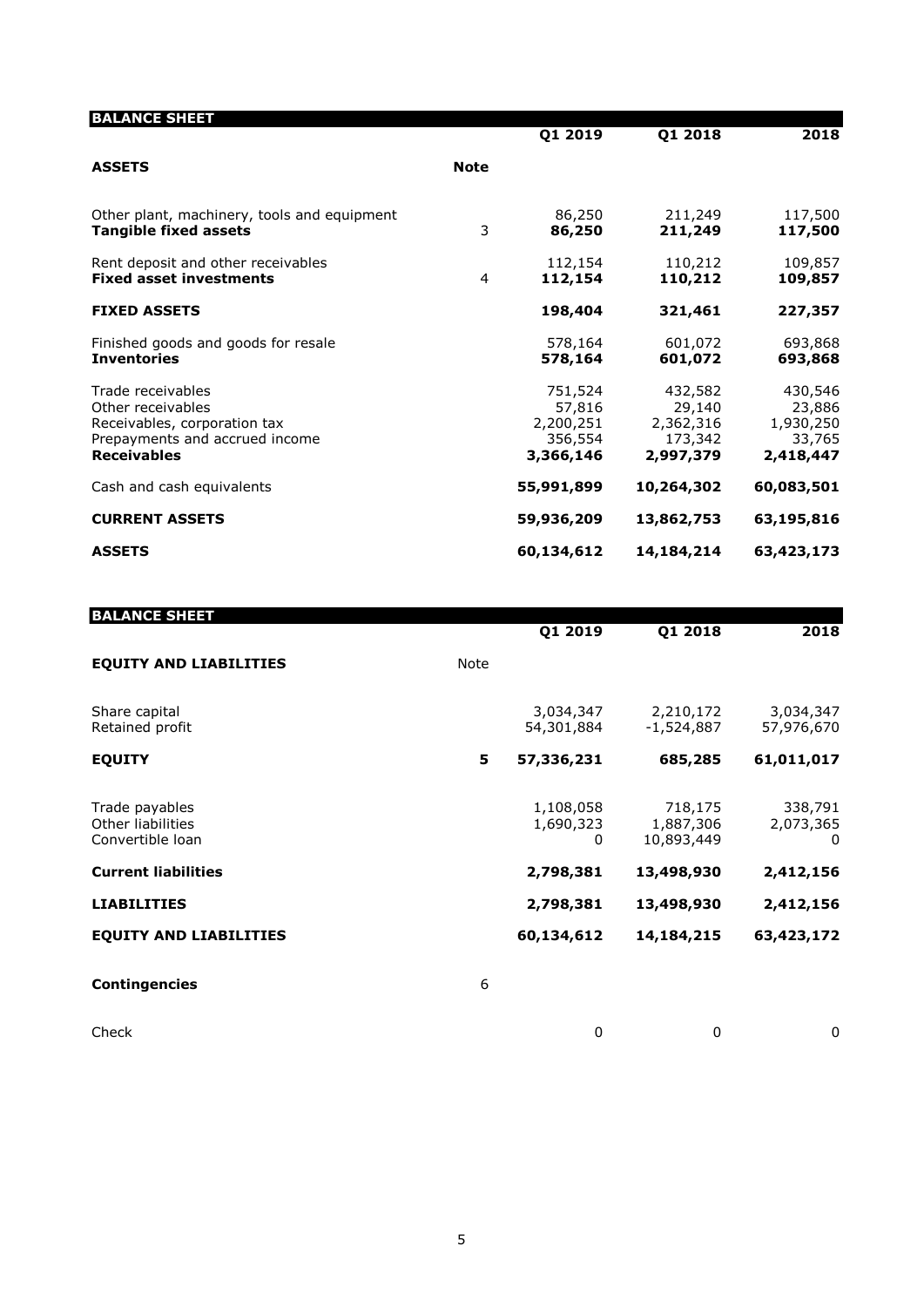| <b>CASH FLOW STATEMENT</b>                                                                                                                                                                  | Q1 2019                                                       | Q1 2018                                                   | 2018                                                              |
|---------------------------------------------------------------------------------------------------------------------------------------------------------------------------------------------|---------------------------------------------------------------|-----------------------------------------------------------|-------------------------------------------------------------------|
| Profit/loss for the year                                                                                                                                                                    | $-3,674,785$                                                  | $-2,312,026$                                              | $-16,986,215$                                                     |
| Reversed depreciation for the year<br>Reversed tax on profit/loss for the year<br>Corporation tax received<br>Change in inventory<br>Change in receivables<br>Change in current liabilities | 31,250<br>$-270,000$<br>0<br>115,703<br>$-677,698$<br>386,225 | 31,250<br>$-652,110$<br>0<br>93,400<br>119,000<br>627,621 | 125,000<br>$-1,930,250$<br>1,710,206<br>600<br>268,270<br>431,892 |
| <b>CASH FLOWS FROM OPERATING ACTIVITY</b>                                                                                                                                                   | $-4,089,305$                                                  | $-2,092,865$                                              | $-16,380,497$                                                     |
| Purchase of tangible fixed assets<br>Purchase of financial assets                                                                                                                           | $\mathbf{0}$<br>$-2,297$                                      | 0<br>$-2,374$                                             | $\Omega$<br>$-2,019$                                              |
| <b>CASH FLOWS FROM INVESTING ACTIVITY</b>                                                                                                                                                   | $-2,297$                                                      | $-2,374$                                                  | $-2,019$                                                          |
| Loans<br>Subscription of Share Capital                                                                                                                                                      | 0<br>$\Omega$                                                 | 10,893,449<br>0                                           | 0<br>74,999,925                                                   |
| <b>CASH FLOWS FROM FINANCING ACTIVITY</b>                                                                                                                                                   | $\mathbf 0$                                                   | 10,893,449                                                | 74,999,925                                                        |
| <b>CHANGE IN CASH AND CASH EQUIVALENTS</b>                                                                                                                                                  | $-4,091,602$                                                  | 8,798,210                                                 | 58,617,409                                                        |
| Cash and cash equivalents at beginning of period                                                                                                                                            | 60,083,513                                                    | 1,466,090                                                 | 1,466,090                                                         |
| CASH AND CASH EQUIVALENTS AT END OF PERIOD                                                                                                                                                  | 55,991,911                                                    | 10,264,300                                                | 60,083,499                                                        |
| Specification of cash and cash equivalents at end of period<br>Cash and cash equivalents                                                                                                    | 55,991,911                                                    | 10,264,300                                                | 60,083,499                                                        |
| CASH AND CASH EQUIVALENTS, NET DEBT                                                                                                                                                         | 55,991,911                                                    | 10,264,300                                                | 60,083,499                                                        |
| Dif                                                                                                                                                                                         | 0                                                             | 0                                                         | 0                                                                 |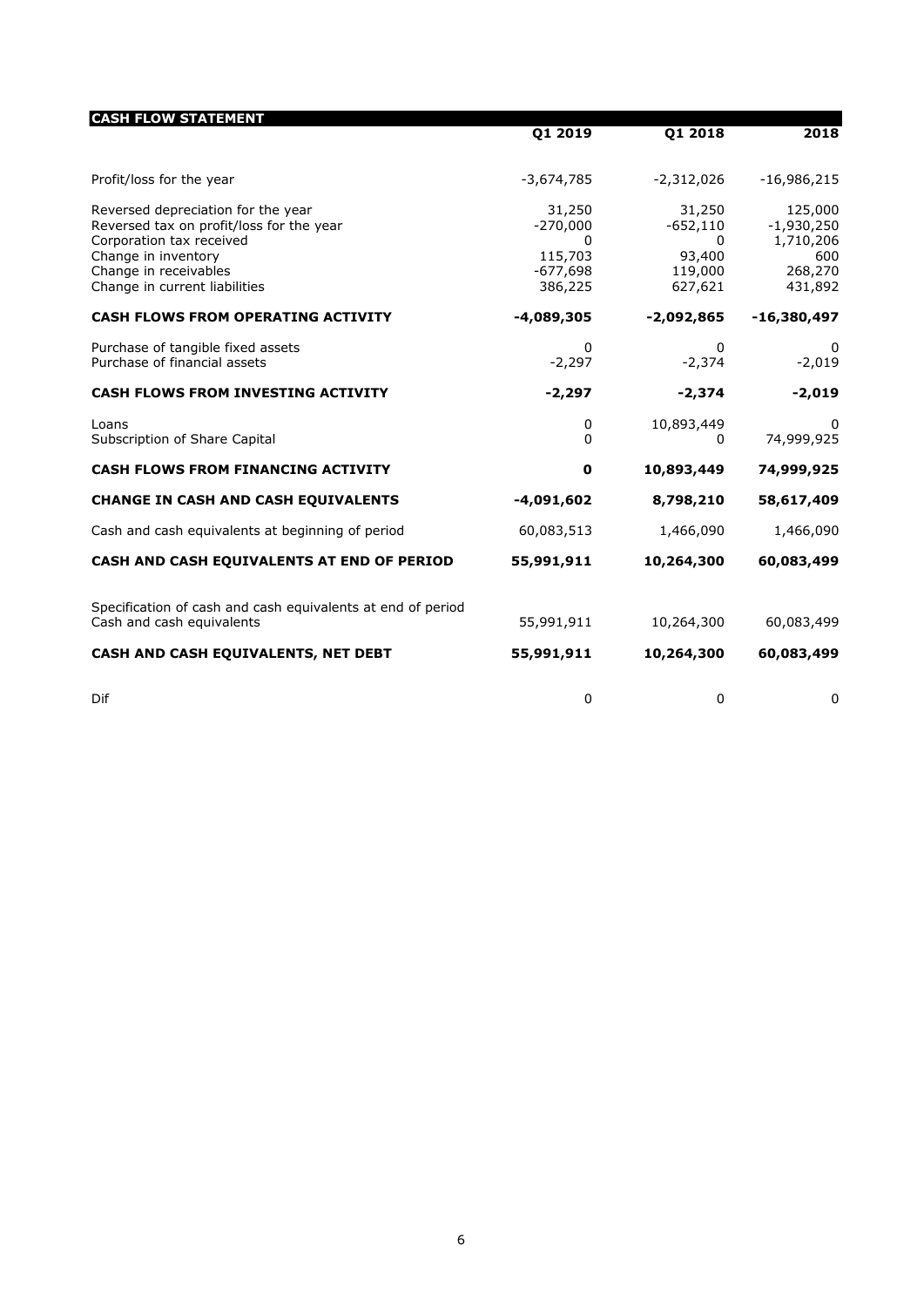| <b>NOTES</b>                | <b>Q1 2019</b> | 01 2018   | 2018      | <b>Note</b> |
|-----------------------------|----------------|-----------|-----------|-------------|
| <b>Staff costs</b>          |                |           |           |             |
| Average number of employees | 11             | 4         | 6         |             |
| Wages and salaries          | 1,695,642      | 1,038,490 | 5,080,549 |             |
| Pensions                    | 173,708        | 64,179    | 280,135   |             |
| Social security costs       | 11,353         | 6,862     | 33,906    |             |
| Other staff costs           | 424,658        | 33,495    | 463,025   |             |
|                             | 2,305,361      | 1,143,026 | 5,857,615 |             |

The incentive programme for the board of executive, executive staff and the board of directors includes the option of subscribe shares during the priod from 2015 to 2018 for up to 9 pct. of the present share capital at a pre-determined price. The subscription cannot exceed one-third per year. Thus, in the period up to 2918 the subscription of shares cannot exceed a nominal amount of DKK 208,715 at price 32.77 - 68.27, equal to a total value of DKK ('000) 10,400.

| Tax on profit/loss for the year<br>Calculated tax on taxable income for the year                                                                                                                 | $-270,000$                    | $-652,110$                    | $-1,930,250$                   | 2 |
|--------------------------------------------------------------------------------------------------------------------------------------------------------------------------------------------------|-------------------------------|-------------------------------|--------------------------------|---|
|                                                                                                                                                                                                  | $-270,000$                    | $-652,110$                    | $-1,930,250$                   |   |
|                                                                                                                                                                                                  |                               |                               |                                |   |
| <b>Tangible fixed assets</b>                                                                                                                                                                     |                               |                               |                                | з |
| Other plants, machinery, tools and equipment                                                                                                                                                     |                               |                               |                                |   |
| Cost at 1 January 2019 / 1 January 2018<br>Additions<br><b>Disposals</b>                                                                                                                         | 727,671<br>0<br>$\Omega$      | 727,671<br>0<br>0             | 727,671<br>0<br>0              |   |
| Cost at Q1 2019, Q1 2018, 2018                                                                                                                                                                   | 727,671                       | 727,671                       | 727,671                        |   |
| Depreciation and impairment losses at<br>1 January 2019 / 1 January 2018<br>Reversal of depreciation of assets disposed of<br>Depreciation for the year<br>Depreciation and impairment losses at | 610,172<br>$\Omega$<br>31,250 | 485,172<br>$\Omega$<br>31,249 | 485,172<br>$\Omega$<br>125,000 |   |
| Q1 2019, Q1 2018, 2018                                                                                                                                                                           | 641,421                       | 516,421                       | 610,171                        |   |
| Carrying amount of<br>01 2019, 01 2018, 2018                                                                                                                                                     | 86,250                        | 211,250                       | 117,500                        |   |
| <b>Fixed asset investments</b>                                                                                                                                                                   |                               |                               |                                | 4 |
| Rent deposit and other receivables                                                                                                                                                               |                               |                               |                                |   |
| Cost at 1 January 2019/1 January 2018<br>Additions<br>Cost at Q1 2019, Q1 2018, 2018                                                                                                             | 109,857<br>2,297<br>112,154   | 107,838<br>2,019<br>109,857   | 107,838<br>2,019<br>109,857    |   |
| Carrying amount of<br>01 2019, 01 2018, 2018                                                                                                                                                     | 112,154                       | 109,857                       | 109,857                        |   |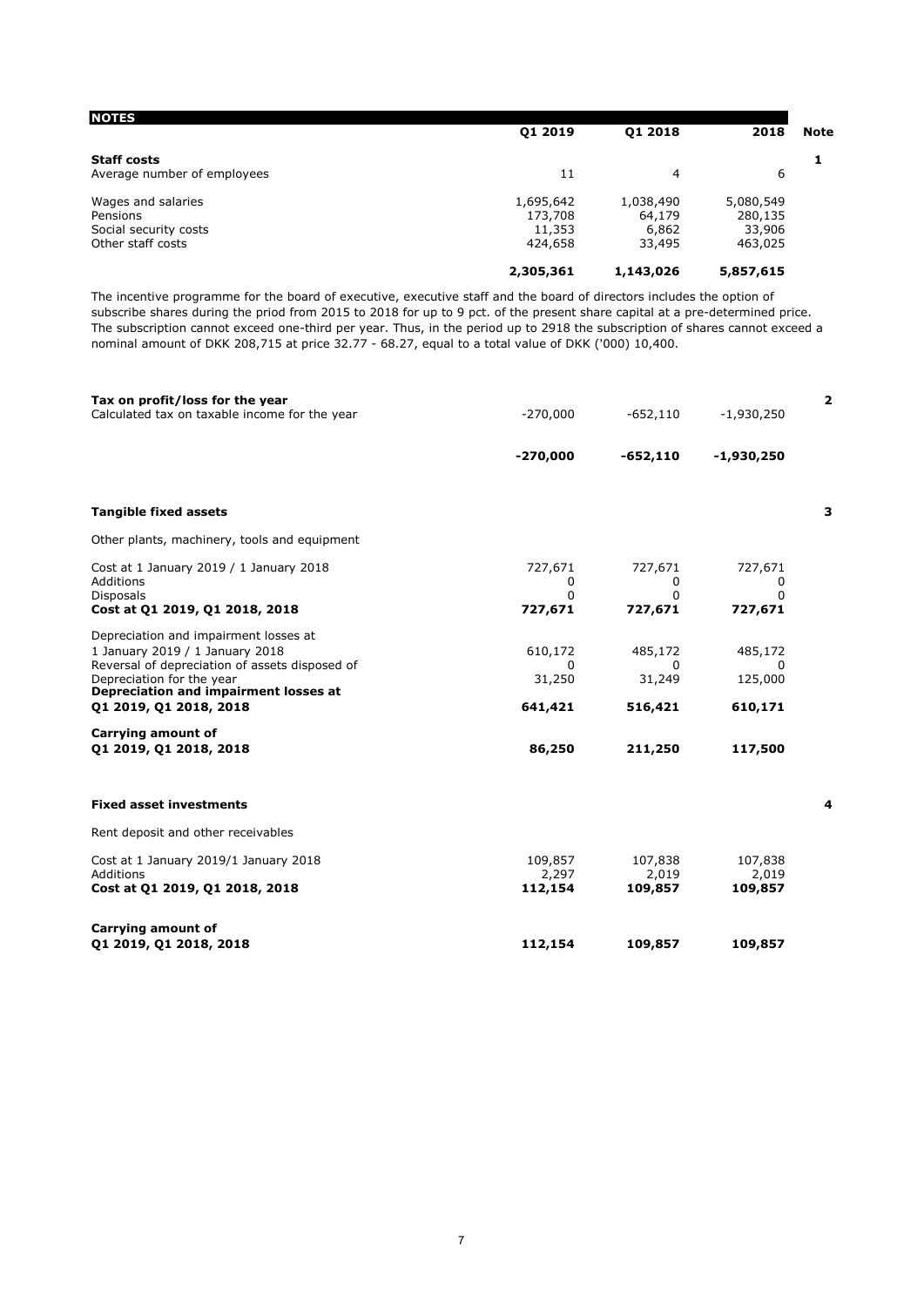| <b>NOTES</b><br>Equity                                                          | 1 January 2019 - 31 March 2019<br>Retained |                                   |                                 | 5 |
|---------------------------------------------------------------------------------|--------------------------------------------|-----------------------------------|---------------------------------|---|
|                                                                                 | Share capital                              | profit                            | Total                           |   |
| Equity at 1 January 2019<br>Capital increase<br>Proposed distribution of profit | 3,034,347<br>0                             | 57,976,672<br>0<br>$-3,674,785$   | 61,011,019<br>0<br>$-3,674,785$ |   |
| Equity at 31 March 2019                                                         | 3,034,347                                  | 54,301,886                        | 57,336,233                      |   |
|                                                                                 |                                            | 1 January 2018 - 31 March 2018    |                                 |   |
|                                                                                 |                                            | Retained                          |                                 |   |
|                                                                                 | Share capital                              | profit                            | Total                           |   |
| Equity at 1 January 2018                                                        | 2,210,172                                  | 787,137                           | 2,997,309                       |   |
| Capital increase                                                                | 0                                          | 0                                 | 0                               |   |
| Proposed distribution of profit                                                 |                                            | $-2.312.026$                      | $-2.312.026$                    |   |
| Equity at 31 March 2018                                                         | 2,210,172                                  | $-1,524,889$                      | 685,283                         |   |
|                                                                                 |                                            | 1 January 2018 - 31 December 2018 |                                 |   |
|                                                                                 | Share capital                              | Retained                          | Total                           |   |
| Equity at 1 January 2018                                                        | 2,210,172                                  | 787,137                           | 2,997,309                       |   |
| Capital increase                                                                | 824,175                                    | 74,175,750 74,999,925             |                                 |   |
| Proposed distribution of profit                                                 |                                            | -16,986,215                       | $-16,986,215$                   |   |
| <b>Equity at 31 December 2018</b>                                               | 3,034,347                                  | 57,976,672                        | 61,011,019                      |   |

The Company's share capital consists of 3.034.347 shares of nom. 1 kr.

The Company has 2.585 treasury shares of nom. 1 kr. which equals 0,1% of the total share capital.

Under a resolution passed by the General Meeting, the Company may aquire treasury shares up to 10% of the share capital. Treasury shares are acquired for purposes of incentive programs for consultants and employees of the company

#### **Contingencies etc 6**

The company has entered into an agreement for office rent with a notice of termination period of 6 months. There is a liability of DKK ('000) 115.

| Other external expenses             |            |                            |                            |  |
|-------------------------------------|------------|----------------------------|----------------------------|--|
|                                     | 01 2019    | 01 2018                    | 2018                       |  |
| R&D expenses in % of total expenses | 25,28%     | 45,83%                     | 27,89%                     |  |
|                                     | Turb Assey | Intervention<br>study+Turb | Intervention<br>study+Turb |  |